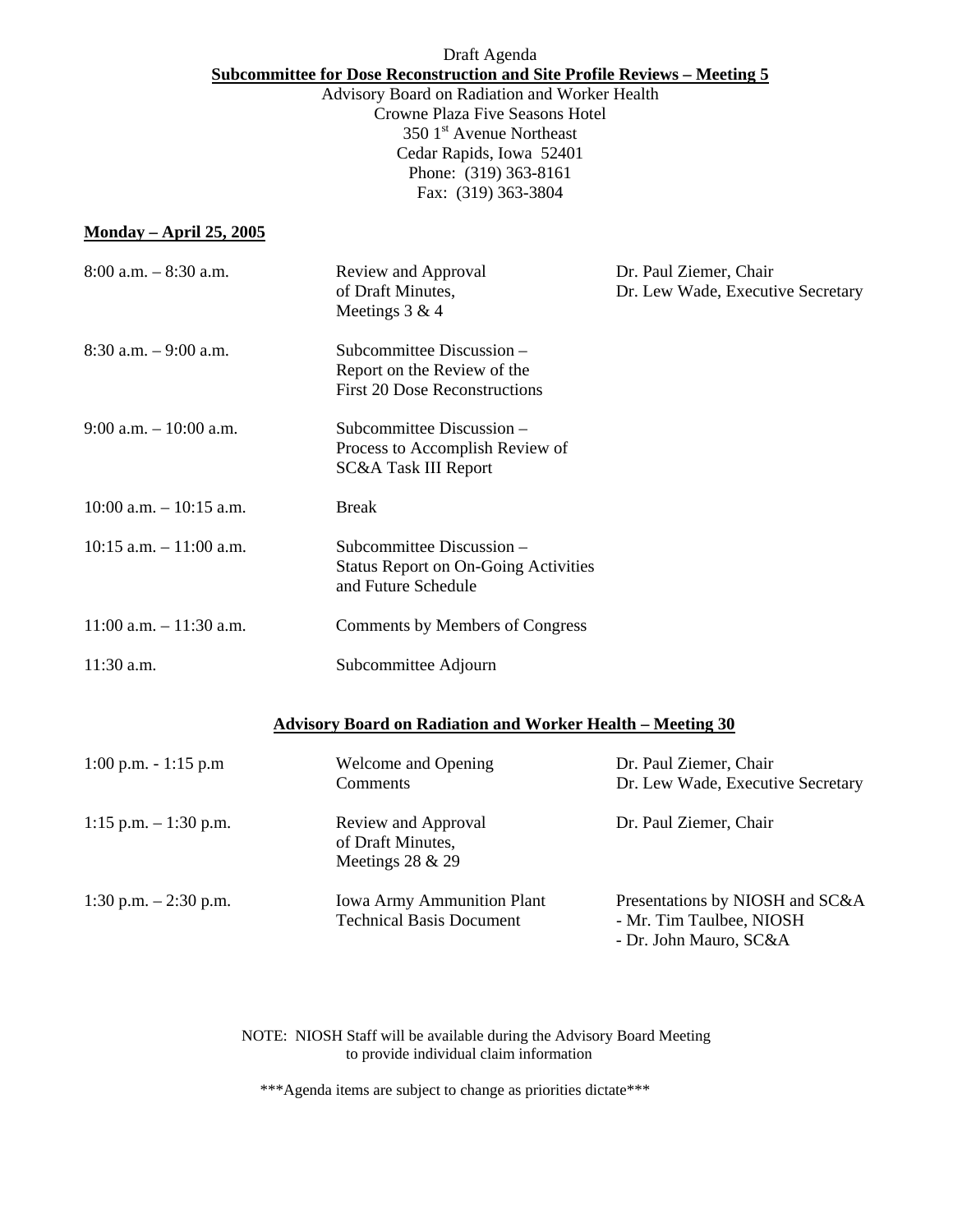Draft Agenda Advisory Board on Radiation and Worker Health Crowne Plaza Five Seasons Hotel 350 1<sup>st</sup> Avenue Northeast Cedar Rapids, Iowa 52401 Phone: (319) 363-8161 Fax: (319) 363-3804

# **Monday – April 25, 2005 (cont.)**

| $2:30$ p.m. $-3:00$ p.m.         | Board Discussion -<br><b>Iowa Army Ammunition Plant</b><br><b>Technical Basis Document</b>         |                                                                   |
|----------------------------------|----------------------------------------------------------------------------------------------------|-------------------------------------------------------------------|
| $3:00$ p.m. $-3:15$ p.m.         | <b>Break</b>                                                                                       |                                                                   |
| $3:15$ p.m. $-4:15$ p.m.         | Board Discussion -<br><b>Iowa Army Ammunition Plant</b><br><b>Technical Basis Document</b>         |                                                                   |
| 4:15 p.m. $-6:15$ p.m.           | <b>Public Comment</b>                                                                              |                                                                   |
| $6:15$ p.m.                      | Adjourn                                                                                            |                                                                   |
| <u> Tuesday – April 26, 2005</u> |                                                                                                    |                                                                   |
| $8:00$ a.m. $-8:15$ a.m.         | Welcome and Opening<br>Comments                                                                    | Dr. Paul Ziemer, Chair<br>Dr. Lew Wade, Executive Secretary       |
| $8:15$ a.m. $-9:15$ a.m.         | <b>Iowa Army Ammunition Plant</b><br><b>Special Exposure Cohort</b><br>Petition                    | Presentation by NIOSH & Petitioners<br>- Mr. Larry Elliott, NIOSH |
| $9:15$ a.m. $-10:00$ a.m.        | Board Discussion -<br><b>Iowa Army Ammunition Plant</b><br><b>Special Exposure Cohort Petition</b> |                                                                   |
| $10:00$ a.m. $-10:15$ a.m.       | <b>Break</b>                                                                                       |                                                                   |
| $10:15$ a.m. $-11:30$ a.m.       | Board Discussion –<br><b>Iowa Army Ammunition Plant</b><br><b>Special Exposure Cohort Petition</b> |                                                                   |
| 11:30 a.m. $-1:00$ p.m.          | Lunch                                                                                              |                                                                   |

NOTE: NIOSH Staff will be available during the Advisory Board Meeting to provide individual claim information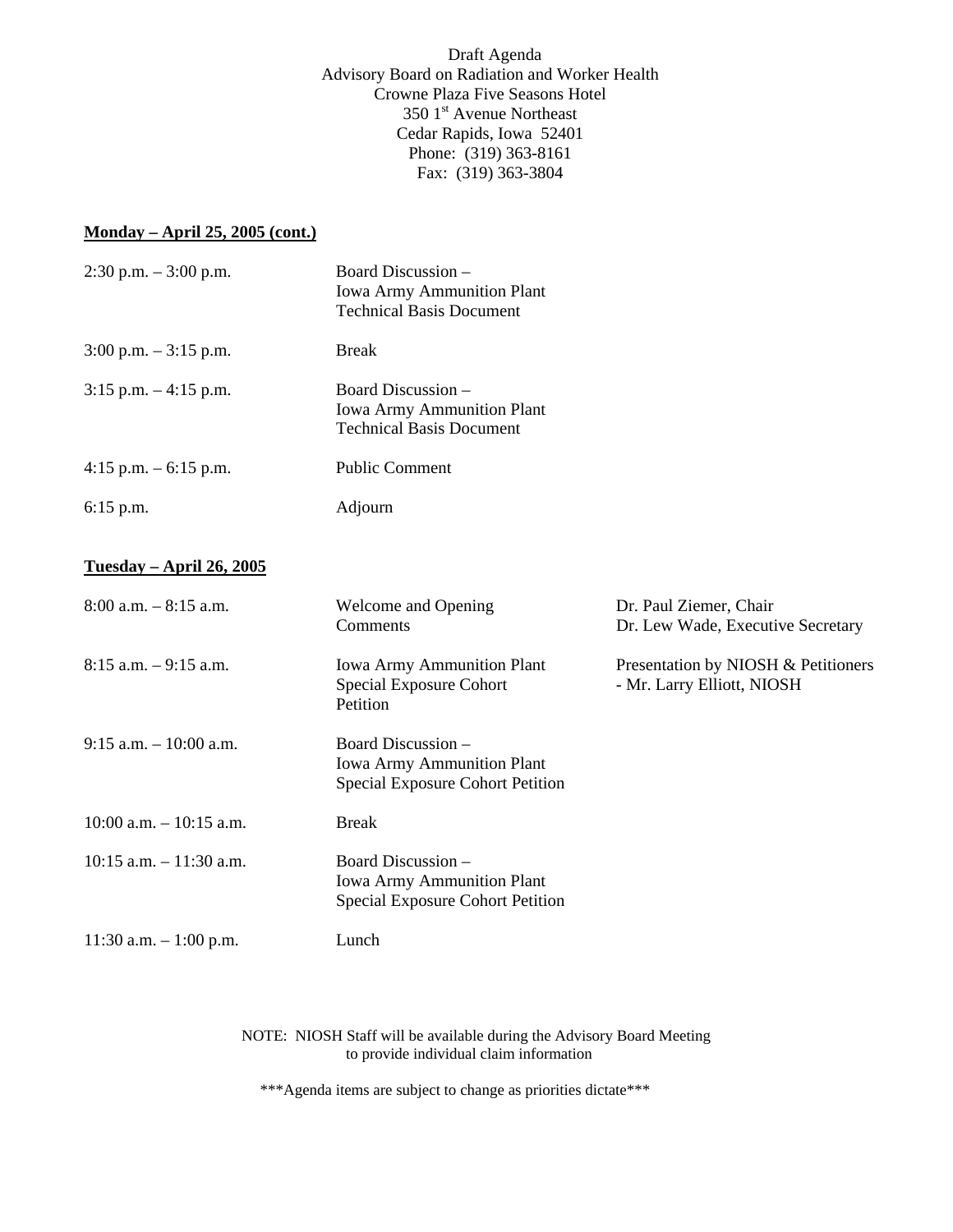Draft Agenda Advisory Board on Radiation and Worker Health Crowne Plaza Five Seasons Hotel 350 1<sup>st</sup> Avenue Northeast Cedar Rapids, Iowa 52401 Phone: (319) 363-8161 Fax: (319) 363-3804

# **Tuesday – April 26, 2005 (cont.)**

| 1:00 p.m. $- 2:00$ p.m.    | <b>Mallinckrodt Technical Basis</b><br>Document                                      | Presentations by NIOSH and SC&A<br>- Dr. Jim Neton, NIOSH<br>- Dr. Arjun Makhijani, SC&A |
|----------------------------|--------------------------------------------------------------------------------------|------------------------------------------------------------------------------------------|
| $2:00$ p.m. $-3:00$ p.m.   | Board Discussion -<br><b>Mallinckrodt Technical Basis Document</b>                   |                                                                                          |
| $3:00$ p.m. $-3:15$ p.m.   | <b>Break</b>                                                                         |                                                                                          |
| $3:15$ p.m. $-5:15$ p.m.   | <b>Board Discussion -</b><br>Mallinckrodt Technical Basis Document                   |                                                                                          |
| 5:15 p.m. $-7:00$ p.m.     | <b>Dinner Break</b>                                                                  |                                                                                          |
| 7:00 p.m. $-7:15$ p.m.     | Introduction                                                                         | Dr. Paul Ziemer, Chair                                                                   |
| 7:15 p.m. $-8:30$ p.m.     | <b>General Public Comment</b>                                                        |                                                                                          |
| 8:30 p.m.                  | Adjourn                                                                              |                                                                                          |
| Wednesday, April 27, 2005  |                                                                                      |                                                                                          |
| $8:00$ a.m. $-8:15$ a.m.   | Welcome and Opening<br>Comments                                                      | Dr. Paul Ziemer, Chair<br>Dr. Lew Wade, Executive Secretary                              |
| $8:15$ a.m. $-9:30$ a.m.   | Mallinckrodt Special Exposure<br><b>Cohort Petition</b>                              | Presentation by NIOSH & Petitioners<br>- Mr. Larry Elliott, NIOSH                        |
| $9:30$ a.m. $-10:00$ a.m.  | <b>Board Discussion -</b><br>Mallinckrodt Special Exposure<br><b>Cohort Petition</b> |                                                                                          |
| $10:00$ a.m. $-10:15$ a.m. | <b>Break</b>                                                                         |                                                                                          |

NOTE: NIOSH Staff will be available during the Advisory Board Meeting to provide individual claim information